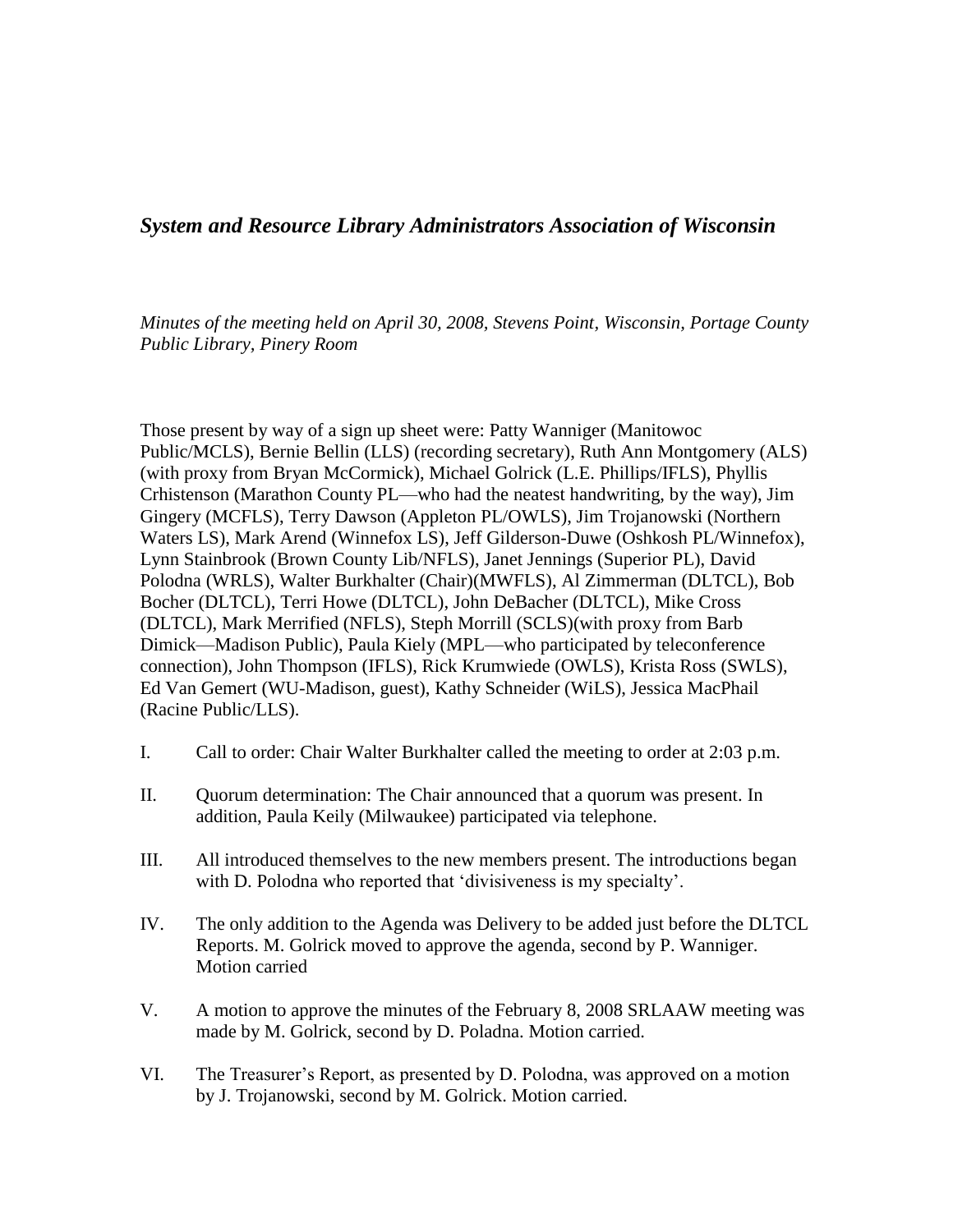**VII.** K. Schneider introduced E. Van Gemert, President of the OCLC Board, who explained the changes being proposed by OCLC, and their implications for WiLS and WiLS members. It could lead to a disassociation of the partnership between WiLS and OCLC that could occur as early as July 1, 2009. All felt that the timing of this was not good because of the changes being proposed in the midst of a budget year. This will be an agenda item at the August meeting in Wausau.

VIII. K. Ross, Chair of P2C2 (WAPL's Personnel and Professional Concerns Committee), introduced a very emotional discussion regarding the P2C2 Salary and Fringe Benefit Survey and publication. The question, for discussion, was whether to continue the survey or discontinue collecting and publishing the survey because it is not used. Sales are down and that is an indicator that it is not used. P2C2 was asking SRLAAW's input on the discussion. D. Polodna 'hates to repeat himself' (but he did) felt that the salary portion of the survey is very useful, the 'benefits' portion, not so much. A quick show of hands indicated that the majority wanted the survey to continue—3 indicated that it should cease to be published. After more discussion, it was thought that the salary information is useful, but leave off the benefits and there were suggestions to improve and/or change the soft ware used to report the survey. It will be on the August agenda.

As part of this discussion there was interest by some members to do a Compensation Study. Prior to the meeting, System directors were asked to bring their Organizational Charts to the meeting to share with others. A few conscientious, over-achievers remembered to bring copies of their Charts with them to share. Discussion ensued, but with no results because disparity was recognized as too 'chaosmic'. It made global warming easily understood.

**IX. Delivery:** B. Bellin removed Delivery from the agenda.

**X. DONM:** Because many members had to leave for another meeting, the date of he next meeting was set for August 8, 2008 in Wausau. As is traditionally done, we will meet at John and Heather Eldred's home the evening before for the actual SRLAAW meeting. Just kidding, it is a chance to reminisce and network at the garage level.

## **XI. DLTCL Reports:**

Best Practices – M. Cross reported that the 'Best Practices" study by the Legislative Audit Bureau is finished and published. There were many references to the standards and to statistics related to the standards (no one in the report bothered to mention that the standards are voluntary). While the report is a thorough report, the intent and/or use was obscure and lost to those in attendance. We are aware that much of this information is 'new' to legislators and those who report to and/or work for legislators and we hope it will be of use to them. We feel libraries and library systems came across as being very cooperative and good at developing partnerships with each other and other organizations.